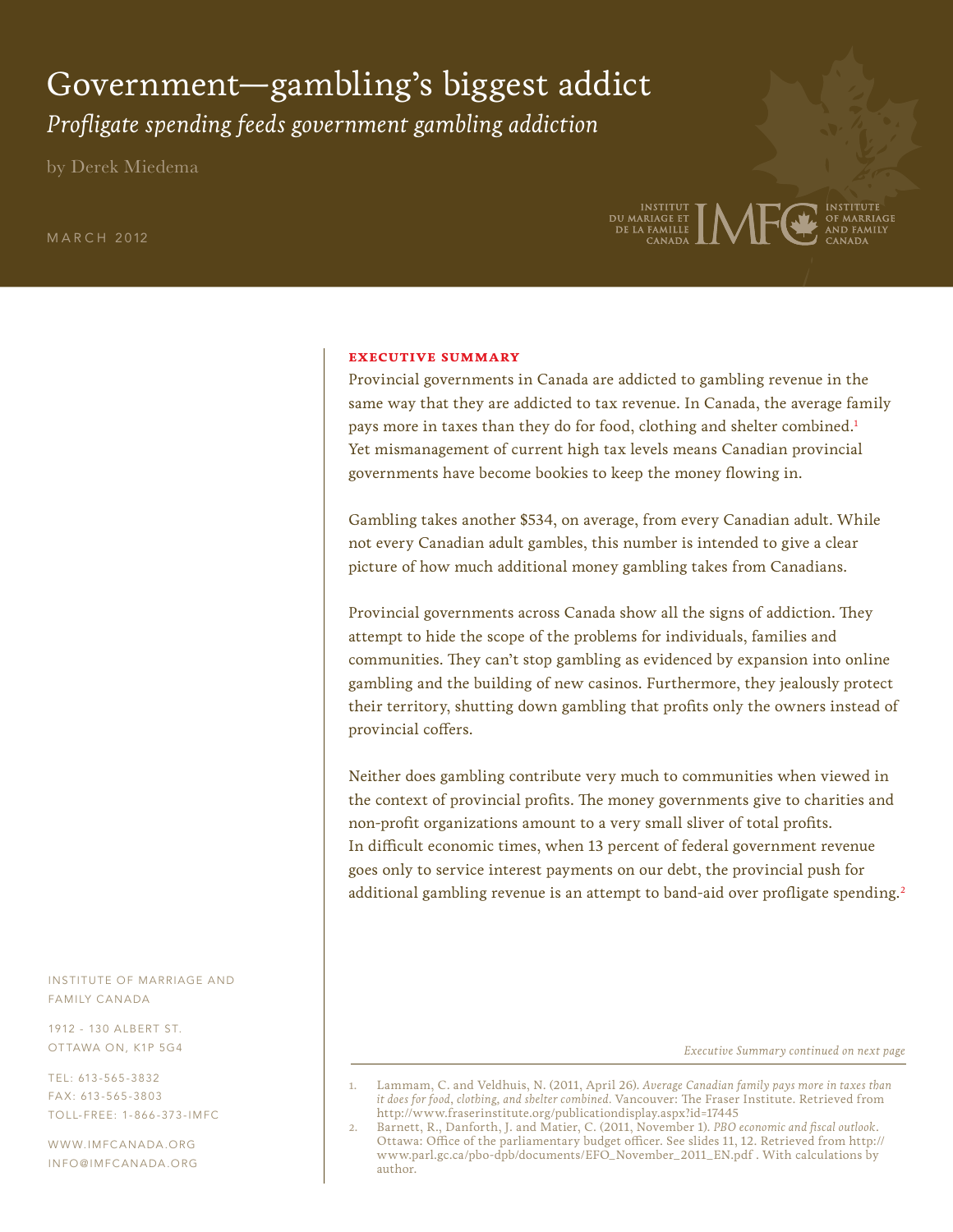

#### **recommendations**

- Profits from gambling should be put exclusively toward deficit and debt elimination
- Provincial governments and/or private agencies must conduct thorough research into the effects of gambling when considering expansion into a new area (online gambling) or enlarging existing areas (casino, slots and VLT gambling)

#### **introduction**

Gambling revenues in Canada amount to \$13 billion annually.<sup>3</sup> However, this amount has leveled off over the last three years and provincial governments want more. Individual gamblers and their families find themselves, not surprisingly, on the other side of the coin. While every gambler hopes for the big win, the vast majority deal with mounting losses. The only guaranteed winner in Canadian gambling circles is government.

Provincial governments across the country are addicted to gambling revenue. In Ontario, casino gambling first appeared in the depths of economic recession in 1993. Likewise today provincial governments are mired in debt and are looking to grow gambling revenue. Don Drummond summarized Ontario's economic problems in his recent report this way: "Even Greece, the poster child for rampant debt, carried an Ontario-style debt load as recently as 1984."4 When governments can't get spending under control, they look for new ways in which to increase their revenue. Not surprisingly, they turn to the taxpayer.

Sure, people win the jackpot once in a while. Winners are plastered all over the media, which acts as unpaid advertising for the government gambling industry. However, they are the minority and their winnings are a pittance compared to the revenue governments receive from gambling. A \$50 million dollar win is chump change (only 2.5 percent) when annual profits hover around the \$2 billion dollar mark, as is the case in Ontario, for example.<sup>5</sup>

<sup>3.</sup> Statistics Canada. (2010, August 27). The Daily. Retrieved from http://www.statcan.gc.ca/dailyquotidien/100827/dq100827beng.htm

<sup>4.</sup> Drummond, D. (Chair). (2012). Commission on the reform of Ontario's public services. Public services for Ontarians: A path to sustainability and excellence. Toronto: Queen's printer for Ontario. p. 79.

<sup>5.</sup> Ontario Lottery and Gaming Corporation. (2010). Annual report: Economic impact., p. 5. Retrieved from http://www.olg.ca/assets/documents/annual\_report/annual\_report\_economic\_ impact.pdf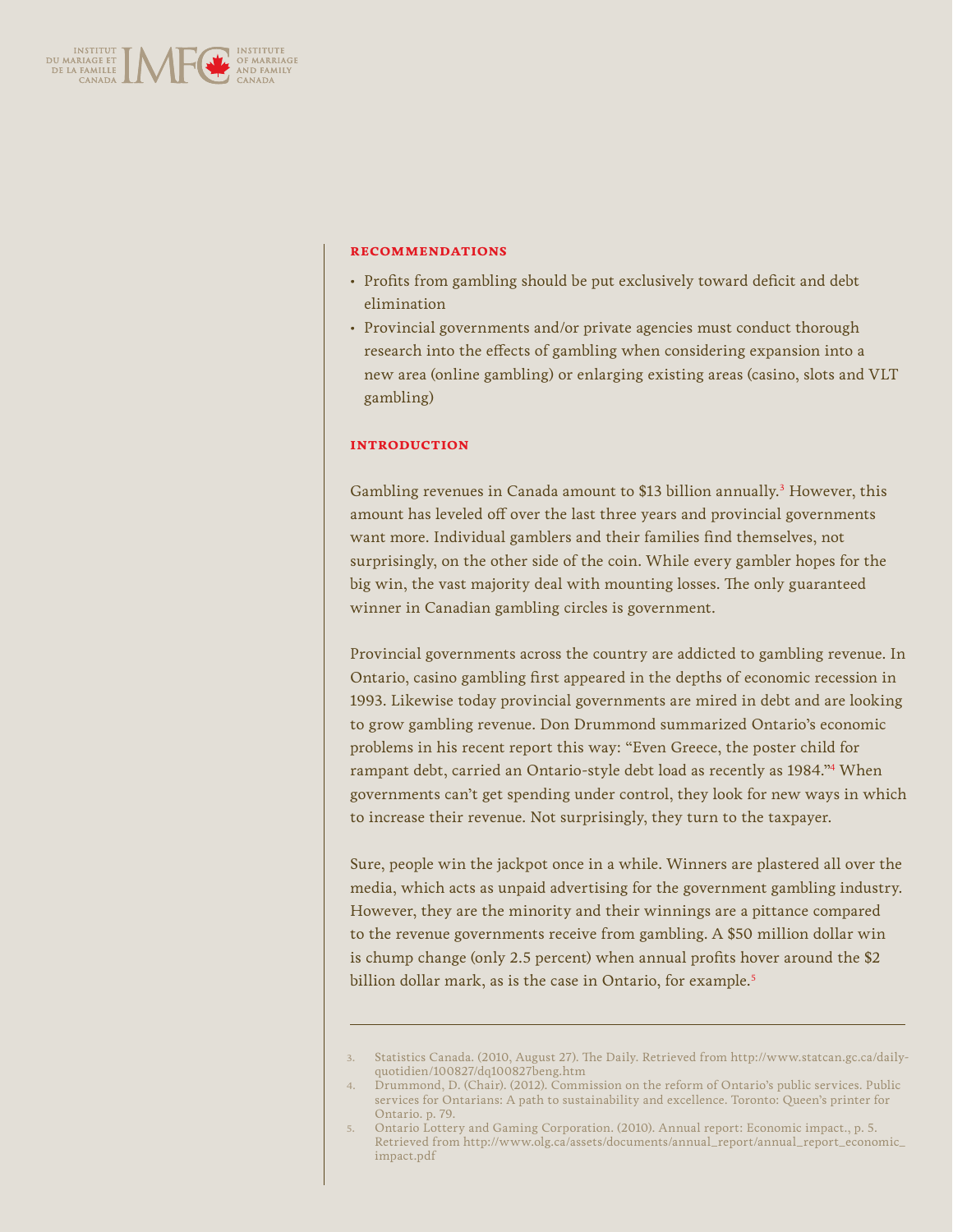| Province                          | <b>Gambling profits</b> | Percentage to charities<br>and non-profits | Percentage to gambling addication<br>research and treatment |
|-----------------------------------|-------------------------|--------------------------------------------|-------------------------------------------------------------|
| <b>BRITISH</b><br><b>COLUMBIA</b> | \$1.1046 BILLION (2011) | 12%                                        | 0.5%                                                        |
| <b>ONTARIO</b>                    | \$1.958 BILLION (2010)  | 6.6%                                       | 2.6%                                                        |
| <b>QUEBEC</b>                     | \$1.337 BILLION (2011)  | 2.6%                                       | 2.3%                                                        |
| <b>NOVA SCOTIA</b>                | \$141 MILLION (2011)    | 2.9%                                       | 4.7%                                                        |
|                                   |                         |                                            |                                                             |

*Sources: Ontario Lottery and Gaming Corporation, British Columbia Lottery Corporation, Nova Scotia Gaming Corporation and Lotto Quebec.*<sup>6</sup>

## **provincial lottery profits versus monies invested in communities**

True enough, a very small percentage of lottery profits ranging from 3.6 to 12 percent are diverted to nonprofit organizations and charities. A closer look reveals those benefits to be a drop in the bucket compared with how much provincial governments keep to prop up unsustainable spending.

In British Columbia and Ontario, communities that agree to host gambling facilities are given a percentage of the profits earned there. This money to host communities is part of the operating expenses for the provincial lottery corporations. Amounts ranged from 5.6 percent in Ontario to 7.5 percent of gambling profits in British Columbia.7 

While governments across Canada are awash in gambling profits, average Canadians are nursing their losses.

#### **where do the profits come from?**

While the average gambler may be able to survive their losses, a small but consequential percentage of gamblers are drowning in debt to help fund the provinces.

In a 2011 study of Alberta, Dr. Robert William of the University of Lethbridge found that a "small percentage of people currently account for the bulk of reported Alberta gambling expenditure. Roughly six percent account for 75 percent, ten percent account for 81 percent, and 20 percent account for 89 percent."8

<sup>6.</sup> British Columbia Lottery Corporation. (2011). Annual benefits to B.C. Retrieved from http://www.bclc.com/cm/benefitingbc/financialchart.htm. With calculations by author. Ontario Lottery and Gaming Corporation. (2010). Lotto Quebec. (2011). Annual report 2011. See Consolidated table of earnings, p. 38. Retrieved from http://lotoquebec.com/corporatif/pdf/rapportannuel/rapport\_2011/2010-2011\_lq\_annual\_report.pdf - page=1 See also Lotto Quebec. (2011). 2011 Profile of social contributions, p. 10. Retrieved from http://lotoquebec.com/corporatif/pdf/responsabilitesociale/ contributions/profil\_contributions\_2011\_en.pdf - page=1 and Nova Scotia Gaming Corporation. (2011). Where the money goes. Retrieved from http:// nsgc.ca/corporate/financials/where\_the\_money\_goes/

<sup>7.</sup> British Columbia Lottery Corporation (2011). Annual benefits to BC. Ontario Lottery and Gaming Corporation. (2011). OLG gives back. Retrieved from http://www.olg.ca/about/economic\_benefits/index.jsp

<sup>8.</sup> Williams, R., Belanger, Y.D., and Arthur, J.N. (2011). Gambling in Alberta: History, current status, and socieconomic impacts. Final report to the Alberta Gaming Research Institute. p. 259. Retrieved from http://dspace.ucalgary.ca/bitstream/1880/48495/3/SEIGA%20FINAL%20REPORT-Apr2. pdf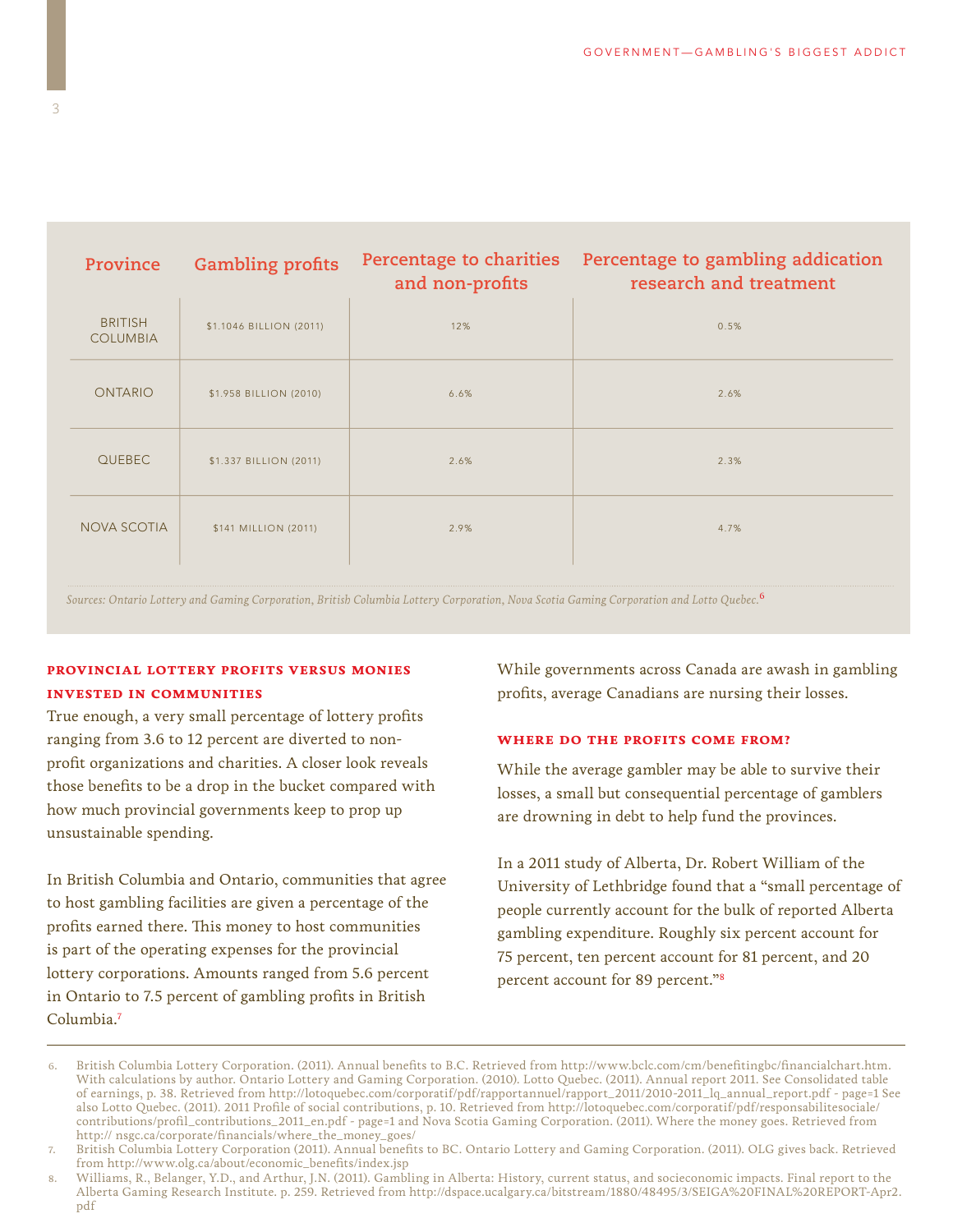The top six percent of highest spenders have a 40.6 percent prevalence of problem gambling, compared to two to three percent prevalence in the population as a whole.<sup>9</sup>

# **governments are addicted to gambling income**

Why must governments continue to rely on gambling to prop up sagging provincial treasuries? Simply put, because they aren't controlling their spending.

If we look at gambling profits in Canada as a whole, this \$13 billion would be an average additional \$534 per year per Canadian adult. While we realize that not every Canadian gambles, this number highlights how much additional money the government takes from Canadian citizens through gambling. Given the slim chances of winning the lottery, this is money that would be better spent in almost any other way. For example, were it given to charity, we might see a decreased need for government services in other areas. And donating to charity guarantees a 15 percent return on the first \$200 dollar donation and 29 percent on anything above that in the form of a tax deducation.

Governments are addicted to gambling income, particularly in times of economic distress. Especially then, it is easier to expand gambling than it is to raise taxes because not every taxpayer is affected and gamblers do so by choice, at least initially. Let us examine some ways that this addiction shows:

#### **Governments hide the damage**

Like any gambling addict, governments do their best to minimize the visibility of the damage their habit is causing.

Gambling addicts are those whose gambling is causing damage to their finances, their families, their jobs.<sup>10</sup> They are the few gamblers who can no longer control their gambling and rush further and further into debt. One Ontario-based health professional working in proximity to a casino says: "There are people that could sit there for eight hours at the same slot machine and they may or may not get up to go to the bathroom." The same health worker, who preferred to remain anonymous, goes on: "Various people have gone through their entire retirement savings. They've had to re-mortgage their houses. They've gone through their children's education funding."11

These are people who are addicted to gambling and cannot by their own power stop. In a 2010 paper titled *Government gambling and broken families* the Institute of Marriage and Family Canada outlined the effects of gambling addiction on addicts and their families.12 We found that the effect of gambling addictions likely touch between 4.1 and 8.28 million Canadians.

#### **Governments protect their monopoly**

Provincial governments are fiercely territorial about gambling, like a gambling addict who won't let anyone else play their slot machine, for fear of the next person hitting the jackpot. This leads to the idea that government gambling is moral where private gambling is not. Government is acting as the morality police. Any

9. *Ibid.*

<sup>10.</sup> Problem Gambling Institute of Ontario. (2012). What is problem gambling? Centre for Addiction and Mental Health. Retrieved from https://www. problemgambling.ca/gambling-help/gambling-information/what-is-problem-gambling.aspx

<sup>11.</sup> Ontario-based community health professional (personal communication, July 28, 2011).

<sup>12.</sup> Miedema, D. (2010). *Government gambling and broken families: How problem gambling effects families*. Ottawa: Institute of Marriage and Family Canada. Retrieved from http://www.imfcanada.org/article\_files/October\_2010\_Government-gambling-and-broken-families.pdf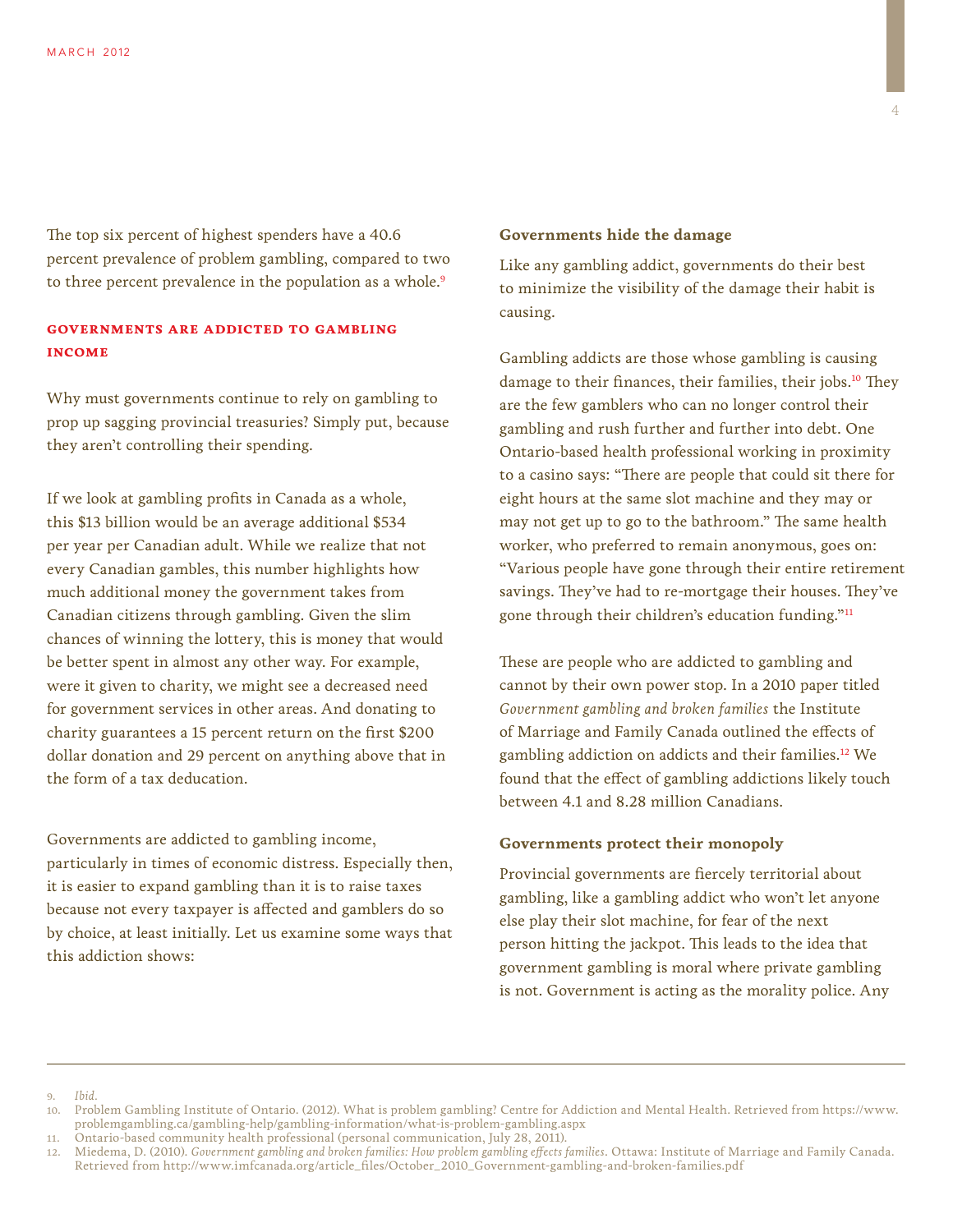*Apparently, government gambling is moral where private gambling is not. Government is acting as the morality police. Any prohibitions which still exist are enforced only to protect the government monopoly*

prohibitions which still exist are enforced only to protect the government monopoly.

In Vankleek Hill, a small town in Eastern Ontario, police carried out a warrant and found "illegal video gambling machines." Individuals in Vankleek Hill, Cornwall and Montreal were charged with violating the criminal code statutes against gambling.13 In British Columbia, the government gambling site is trumpeted as "British Columbia's only LEGAL gambling site" (emphasis in the original).14

Ontario Finance Minister Dwight Duncan,

acknowledging that the government's profit from the new online gambling site would be relatively modest, stated that "in my way of thinking, it's more about the competitiveness of OLG going forward and ensuring that it continues to be a reliable source of revenue for the province."15

Governments use the coercive power of the state to

protect their revenue. At the same time, the law is a teacher. While gambling has traditionally been seen as detrimental to society, the government operation of gambling teaches that gambling is fine, so long as the government is your bookie.

### **Governments can't quit**

Provincial governments are moving deeper and deeper into gambling activity. Whereas the gambler does this to recover his losses, governments do this in order to expand

spending. In Ontario, the provincial government decided in March 2012 to establish a casino in Toronto and to expand the availability of slot machines and lottery tickets in the hopes of raising an extra \$1.3 billion in profit annually by 2017. Putting a casino in Toronto is something no party had proposed since former Premier Bob Rae announced Ontario's first casino in Windsor in 1993.16 In addition, the OLG is committed to building another facility housing slot machines at a racetrack in eastern Ontario.<sup>17</sup> British Columbia, Altantic Canada and Quebec have already expanded into online gambling, with Ontario soon to follow.

Arguments for gambling expansion include the idea that local gambling keeps money in the community.

This, strictly speaking, is not true. Colin S. Campell, a criminology professor in British Columbia, argues that "…it is increasingly suspect that rather than apprehending 'revenue leakage' to nearby jurisdictions that permit legal

<sup>13.</sup> Peeling, M. (2011). Illegal gambling machines seized in Cornwall, Vankleek Hill, Montreal. *Cornwall Standard Freeholder*. Retrieved from http://www. standard-freeholder.com/ArticleDisplay.aspx?e=2585602&archive=true

<sup>14.</sup> See https://www.playnow.com/?WT.ac=bclc|playnow|globalnavlink

<sup>15.</sup> Online gambling comes to Ontario. (2010, August 10). CBC News. Retrieved from http://www.cbc.ca/news/canada/toronto/story/2010/08/10/ ontario-gambling-olg546.html

<sup>16.</sup> Benzie, R. (2012, January 16). Liberals soften opposition to Toronto casino. *Toronto Star*. Retrieved from http://www.thestar.com/news/ article/1116483--liberals-soften-opposition-to-toronto-casino. Robson, D. (2011, January 17). The game goes on: Two decades of casinos in Ontario. *Toronto Star.* Retrieved from http://www.thestar.com/news/article/922751--the-game-goes-on-two-decades-of-casinos-in-ontario. Ontario Lottery and Gaming Corporation. (2012, March 12). Modernizing lottery and gaming in Ontario. Retrieved from http://www.olg.ca/assets/documents/ media/strategic\_business\_review2012.pdf

<sup>17.</sup> Ontario Lottery and Gaming Corporation. (2010). Annual report. p. 28.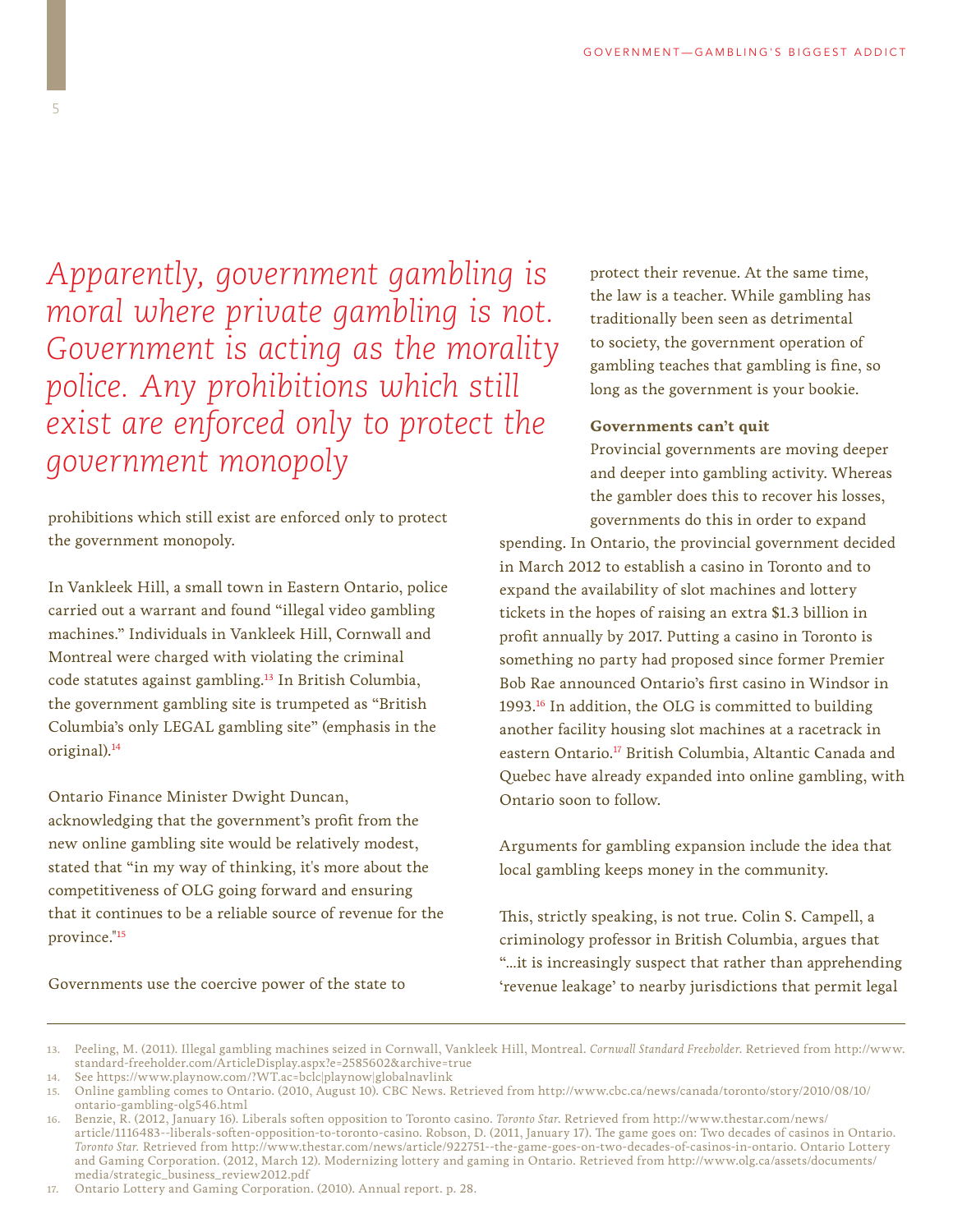gambling, the availability of local gambling, particularly in the form of urban casinos, may actually encourage an outflow of money from the local community."18 Dr. Campbell goes on to explain that this outflow happens when people introduced to local gambling subsequently

book a trip to Las Vegas, for example, to experience a larger gambling experience.

**WHAT COULD stop this expansion?**

#### First and

foremost, fiscal accountability and responsibility would force governments to live within their means, decreasing the necessity of gambling revenue. Premier Dalton McGuinty of Ontario once said: "There is no doubt about it, we have come to rely on gambling revenues. Perhaps in a better world we wouldn't, but the fact of the matter is it's here, it's here to stay."19 Why is it here to stay? Because the government says so? Because rearing in spending is just too hard? As media commentator John Robson asked in a recent article, why is government acting as a bookie?20

Gambling revenue should be used to eliminate the deficit and debt, in order to stop the bleeding of provincial finances. When gambling profits go into general coffers, it gives government the false impression that they can

continue to overspend. Using gambling profits exclusively for debt reduction would deter governments from profligate spending. In Ontario, if current gambling profits were put toward deficit reduction, we could eliminate the deficit in just over eight years, lowering

*In Ontario, if current gambling profits were put toward deficit reduction, we could eliminate the deficit in just over eight years, lowering interest costs and allowing future profits to speed up the pace of debt payment*

interest costs and allowing future profits to speed up the pace of debt payment. It would take approximately 107 years to pay off the debt if current annual gambling profits were applied.21 This assumes the government would continue to pay the interest on

the debt. Just paying down the principle would still take generations, but at least it's a start.

Certainly, governments see their recovery from this addiction as impossible. One way to change this opinion would be through an in depth cost/benefit analysis. Researchers should compare the costs of gambling addiction to social services, (through suicide, bankruptcy and family breakdown, for example) with the benefits. If all these outcomes of gambling could be assigned a dollar value, we would begin to see the negative economic impact of gambling.

The authors of a 2011 Canadian Consortium for Gambling Research report note that "[t]he monetary costs include money spent on a) treatment and prevention; b) policing, prosecution, incarceration, and probation for gambling-

<sup>18.</sup> Cosgrave, J.F. and Klassen, T.R. (Eds.) (2009). Casino State: Legalized Gambling in Canada. Toronto: University of Toronto Press, p. 86.

<sup>19.</sup> Robson, D. (2011, January 17). The game goes on: Two decades of casinos in Ontario.

<sup>20.</sup> Robson, J. (2012, February 19). Drummond offers no real relief. *Toronto Sun*. Retrieved from http://www.torontosun.com/2012/02/17/drummondoffers-no-real-relief

<sup>21.</sup> Ontario Ministry of Finance. (2011). 2011 Ontario budget. See Chapter II: Ontario's economic outlook and fiscal plan. Retrieved from http://www. fin.gov.on.ca/en/budget/ontariobudgets/2011/ch2a.html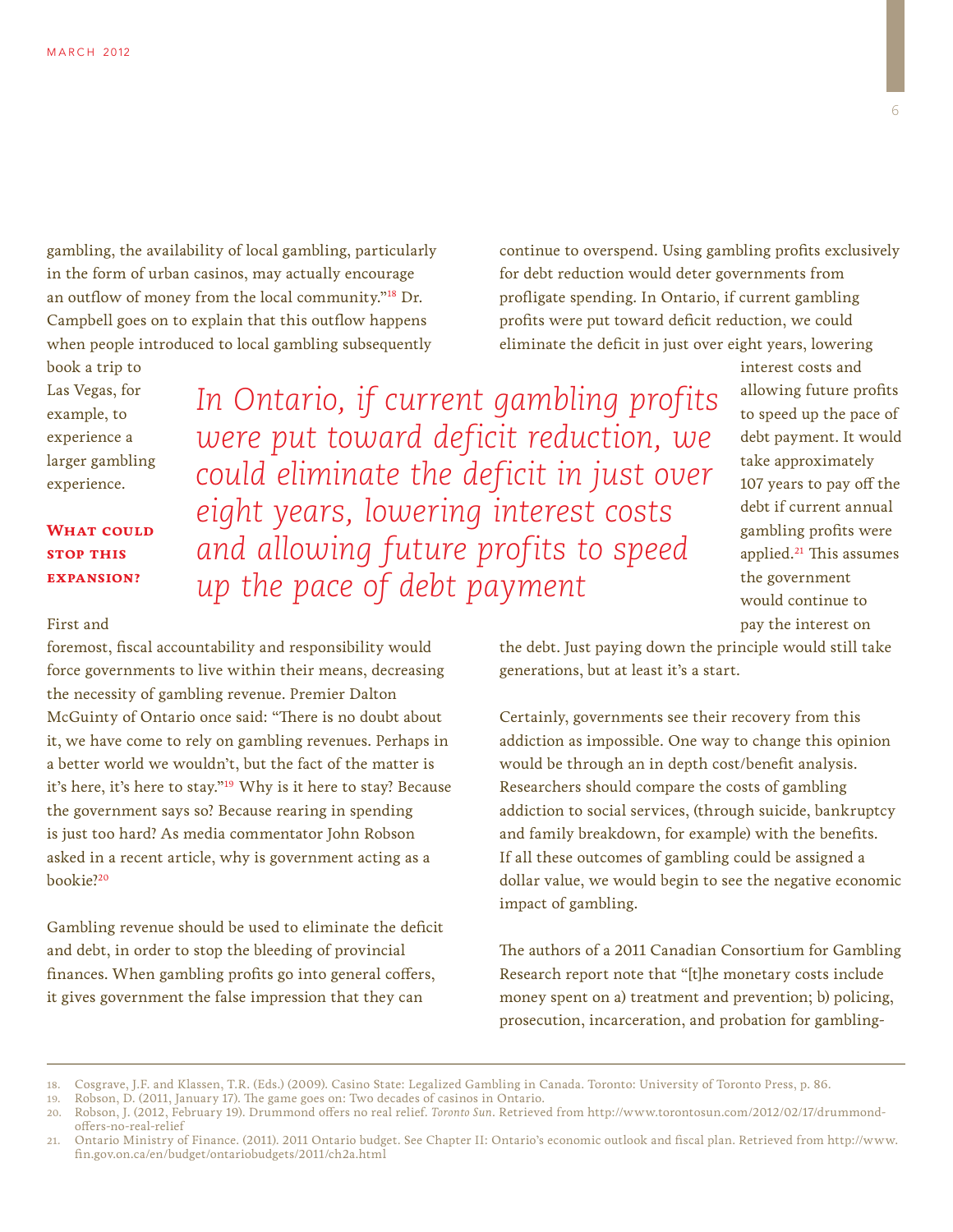related crime; c) child welfare involvement for gamblingrelated family problems; and d) unemployment and welfare payments and lost productivity because of gambling-related work problems."22

Exactly how to quantify the social and economic impacts of gambling is the topic of ongoing discussion in the Canadian research community. The Canadian Consortium for Gambling Research report charts a course for further study through its recommendations and gives a detailed overview of current gambling research.

In that detailed report, the authors note that "[m]ost socioeconomic impact studies simply examine the preand post-changes in a community after the introduction of a new gambling venue/format. However, there are a multitude of economic and social forces at work that account for social/economic changes in a community. Furthermore, gambling often represents only a small fraction of total economic activity within a community."23 They recommend comparing a locale which has introduced gambling to a comparable community which has not.<sup>24</sup>

Ultimately, a solid study of gambling's effects in a particular geographical area would involve gaining data relating to gambling addicts and their families, along with related community organizations.

#### **Conclusion**

Provincial governments in Canada must break their addiction to gambling. Taking an extra \$534 from the average Canadian adult's pocket through gambling is not the way to save our economy. Instead, provinces must learn to live within their means. The best way to do this would be to get spending under control so that we can actually be able to cut not only deficits but debt, rendering the \$13 billion dollars in gambling revenue unnecessary in the running of smaller, leaner governments.

### **Recommendations**

- Profits from gambling should be put exclusively toward deficit and debt elimination
- Provincial governments and/or private agencies must conduct thorough research into the effects of gambling when considering expansion into a new area (online gambling) or enlarging existing areas (casino, slots and VLT gambling).

<sup>22.</sup> Williams, R.J., Rehm, J., & Stevens, R.M.G. (2011). *The social and economic impacts of gambling. Final report prepared for the Canadian Consortium for Gambling Research*, p. 42. Retrieved from http://www.ccsa.ca/2011 CCSA Documents/SEIG FINAL REPORT.pdf

<sup>23.</sup> Williams, R.J., Rehm, J., & Stevens, R.M.G. (2011), p. 19.

<sup>24.</sup> Williams, R.J., Rehm, J., & Stevens, R.M.G. (2011), p. 20.